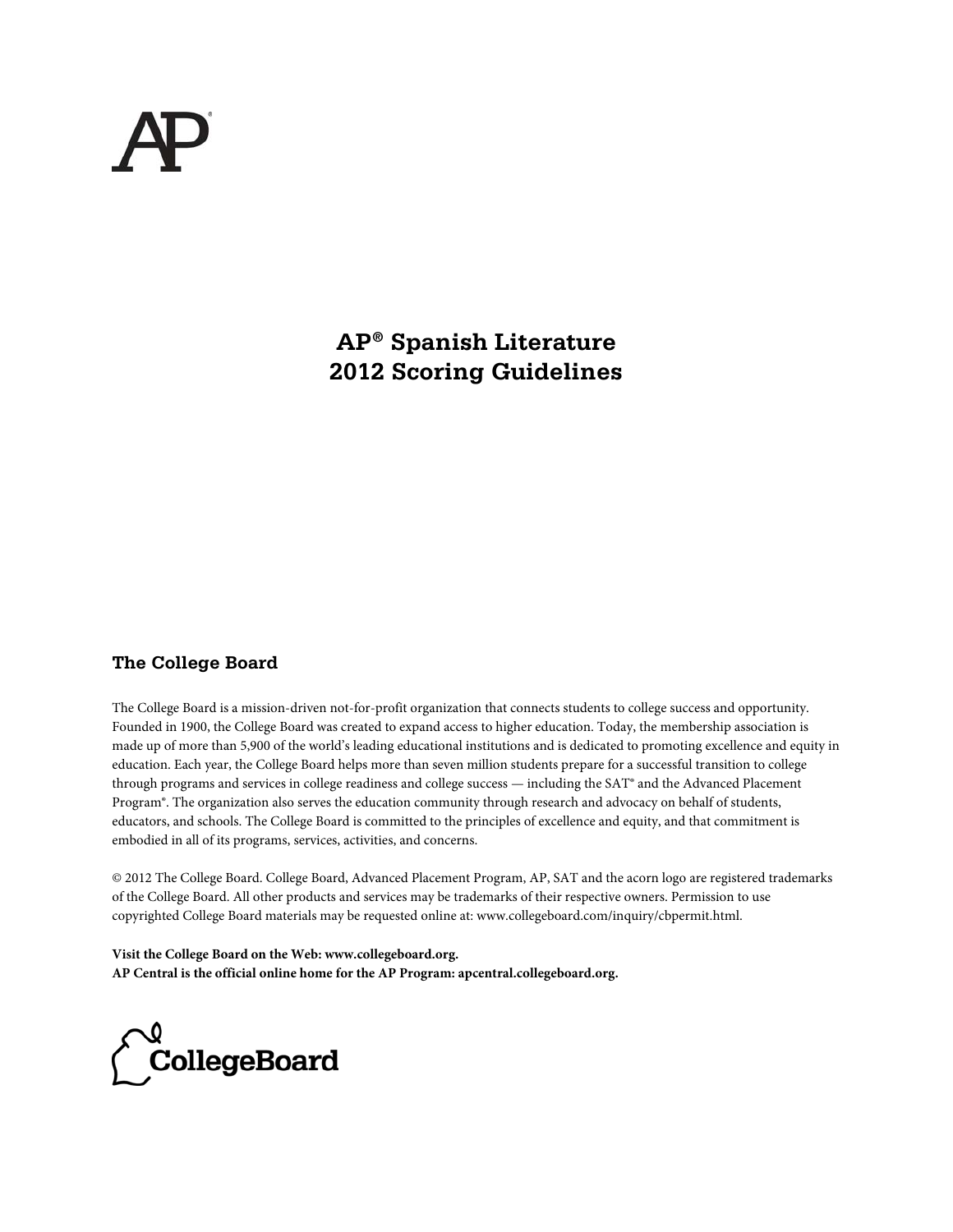# **Question 1: Poetry Analysis**

#### **9 DEMONSTRATES SUPERIORITY**

- Essay is very well developed and clearly and thoroughly **analyzes** the relationship of the poetic voice with the opposing concepts presented in the poem.
- Accurately discusses how poetic language and devices are integrated with the poem's theme.
- Commentary is supported with specific textual references.
- Demonstrates insight; may show originality.
- Contains virtually no irrelevant or erroneous information.
- Reader has no doubt that the student possesses an insightful understanding of the poem and the question.

#### **7–8 DEMONSTRATES COMPETENCE**

- Essay is well developed and **analyzes** the relationship of the poetic voice with the opposing concepts presented in the poem.
- Textual analysis outweighs description and paraphrasing.
- Discusses how poetic language and devices are integrated with the poem's theme.
- Commentary is supported with specific textual references.
- The reader may have to make some inferences because the essay is not always sufficiently explicit.
- May contain some errors, but these do not undermine the overall quality of the essay.
- The essay must include some treatment of poetic language and devices used in the poem to merit a score of 7.

### **5–6 SUGGESTS COMPETENCE**

- Student basically understands the question and the poem, but the essay is not well focused or developed.
- Description and paraphrasing outweigh textual analysis.
- There is limited discussion of how poetic language and devices are integrated with the poem's theme.
- Erroneous or repetitive statements may intrude and weaken the overall quality of the essay.
- May require significant inferences because the response is not always explicit.

-------------------------------------------------------------------------------------------------------------------------------

 An essay that does not address poetic language and devices must be good to merit a score of 5.

#### **3–4 SUGGESTS LACK OF COMPETENCE**

- Essay is so general as to suggest that the student has not adequately understood the question or the poem.
- Essay is poorly organized; focus wanders; comments are sketchy.
- May consist almost entirely of paraphrasing or mere listing of poetic language and devices.
- **•** Irrelevant statements may predominate.
- May contain major errors of interpretation that detract from the overall quality of the essay.

### **1–2 DEMONSTRATES LACK OF COMPETENCE**

- Essay demonstrates that the student has not understood the question or the poem.
- Essay lacks organization or is chaotic.
- Examples are inappropriate or incorrect; OR examples are absent.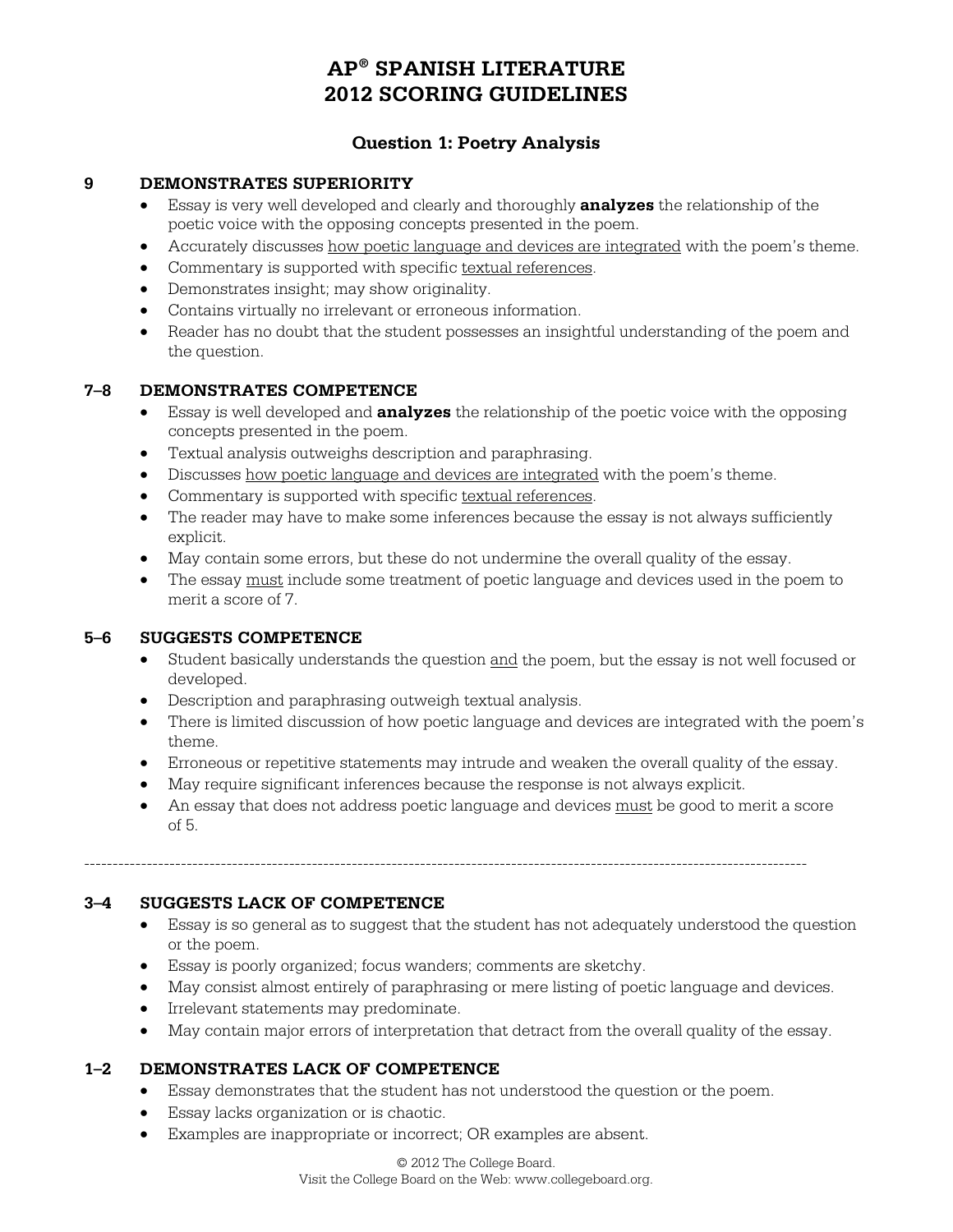# **Question 1: Poetry Analysis (continued)**

### **0 NO CREDIT**

 Mere restates the question; OR is so brief or so poorly written as to be meaningless; OR is written in English; OR is crossed out; OR is completely off topic or off task (obscenity, nonsense poetry, drawings, letter to the reader, etc.).

# **— BLANK PAGE**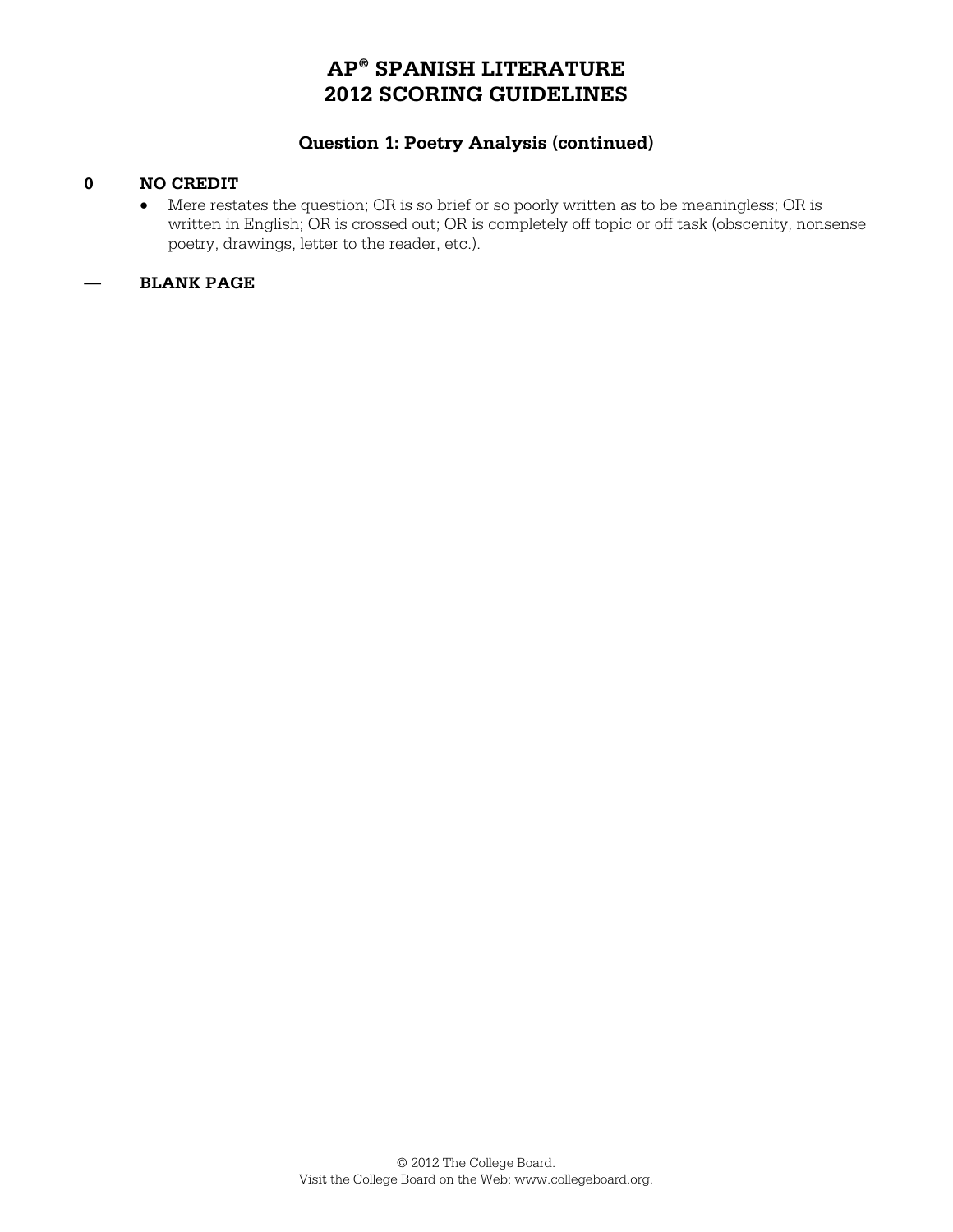# **Question 2: Thematic Analysis**

#### **9 DEMONSTRATES SUPERIORITY**

- Essay is very well developed and convincingly and explicitly **analyzes** the theme of *el engaño* in the work selected.
- Analyzes appropriate examples from the chosen work to support the response.
- Demonstrates insight; may show originality.
- Contains virtually no irrelevant or erroneous information.
- Reveals an exceptional understanding of the theme of *el engaño* as it figures in the work.

#### **7–8 DEMONSTRATES COMPETENCE**

- Essay is well developed and convincingly **analyzes** the theme of *el engaño* in the work selected.
- Analysis predominates; any plot summary or description serves to support the analysis.
- Provides appropriate examples from the chosen work to support the response.
- May reveal some insight or originality.
- The reader may need to make some inferences because the response is not always sufficiently explicit.
- May contain some erroneous information, but errors do not significantly affect the overall quality of the essay.

#### **5–6 SUGGESTS COMPETENCE**

- Student basically understands the question and the work selected, but the essay is not always well focused or sufficiently developed.
- Attempts to analyze the theme of *el engaño* in the work selected, but commentary is relatively superficial.
- Plot summary predominates but is connected to the attempted analysis.
- May require significant inferences because the response is not always explicit.
- May contain errors of fact or interpretation that detract from the overall quality of the essay.

-------------------------------------------------------------------------------------------------------------------------------------

# **3–4 SUGGESTS LACK OF COMPETENCE**

- Essay suggests that the student has not adequately understood the question or the work.
- Essay is poorly organized; focus wanders; comments are sketchy.
- May consist almost entirely of plot summary.
- **•** Irrelevant comments may predominate.
- Possibly is a prepared overview of the text or the author with limited connection to the question.
- May contain major errors that weaken the overall quality of the essay.

### **1–2 DEMONSTRATES LACK OF COMPETENCE**

- Essay demonstrates a lack of understanding of the question or the chosen work.
- Lacks organization or is chaotic.
- Examples are inappropriate or incorrect; OR examples are absent.
- Demonstrates unfamiliarity with the chosen work.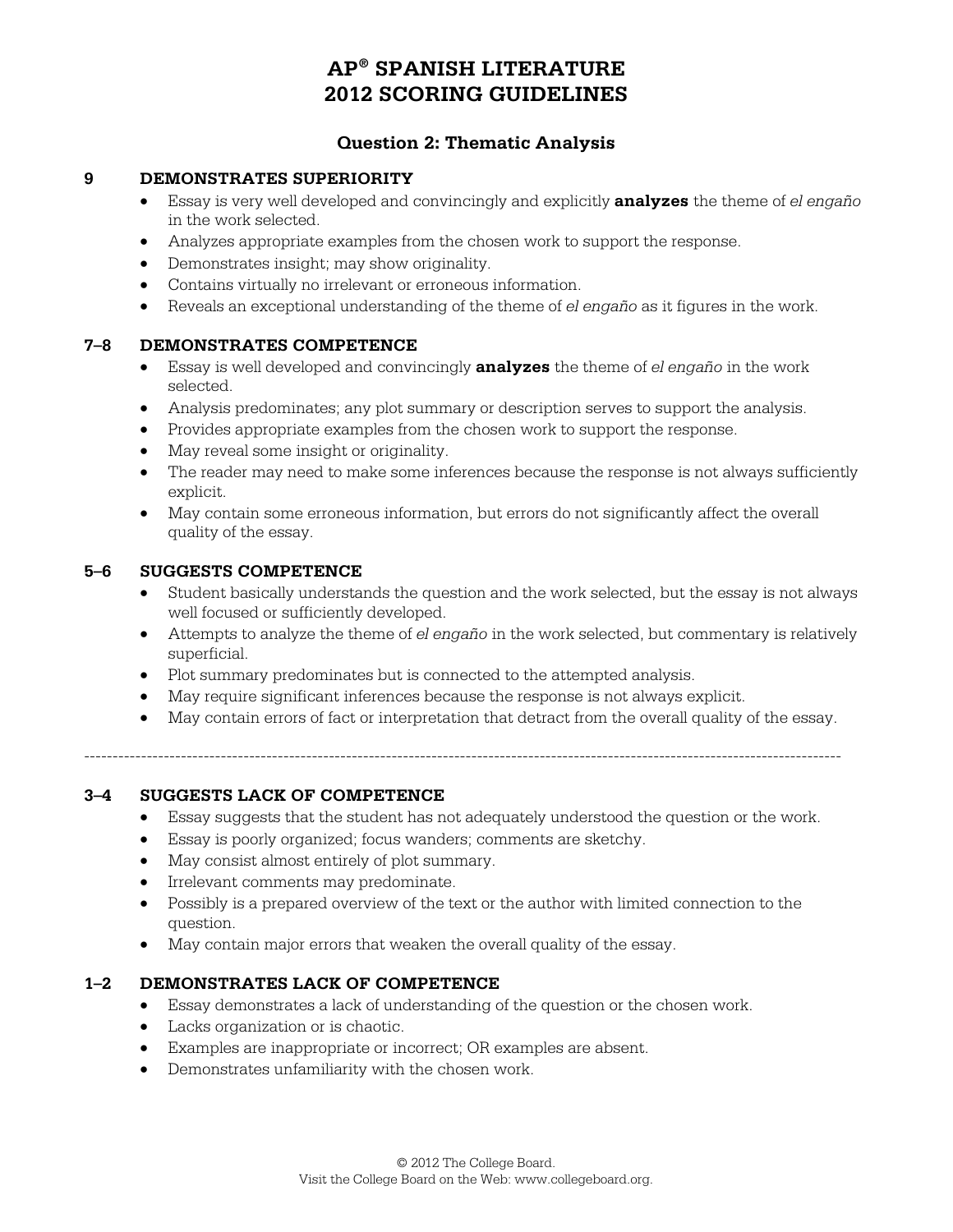# **Question 2: Thematic Analysis (continued)**

### **0 NO CREDIT**

 Merely restates the question; OR is on task but is so brief or so poorly written as to be meaningless; OR is written in English; OR is crossed out; OR is completely off topic or off task (obscenity, nonsense poetry, drawings, letter to the reader, etc.).

### **— BLANK PAGE**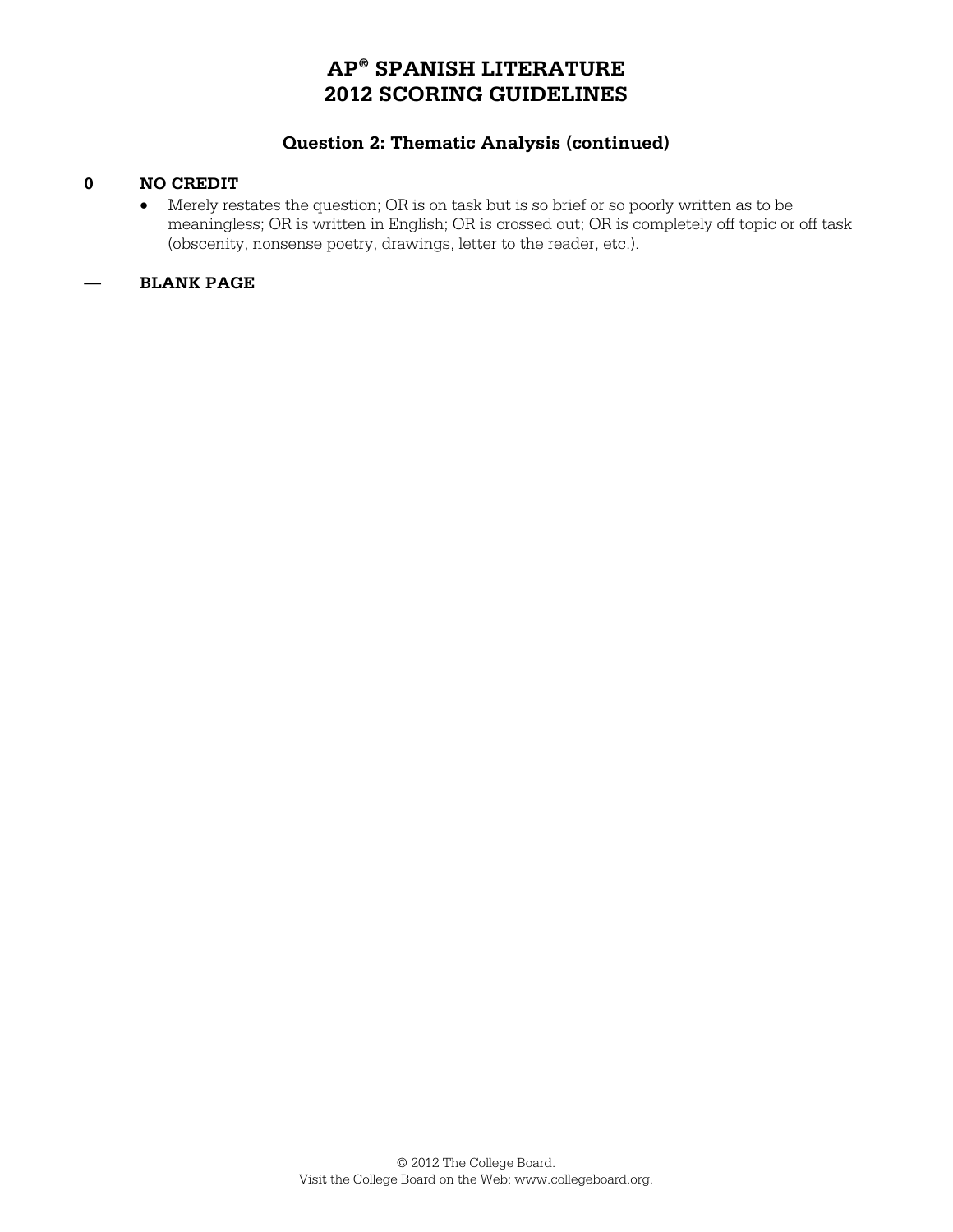# **Question 3(a): Text Analysis**

#### **5 DEMONSTRATES SUPERIORITY**

- Clearly and accurately analyzes the relationship between the narrator and Chac Mool in the passage cited.
- Organization contributes to the quality of the response.
- Provides examples from the passage that clearly and explicitly support the analysis.
- Contains virtually no irrelevant or erroneous commentary.
- May show insight or originality.

#### **4 DEMONSTRATES COMPETENCE**

- Analyzes the relationship between the narrator and Chac Mool in the passage cited.
- Organization supports the response.
- Provides examples from the passage that support the analysis.
- May contain some errors of fact or interpretation, but the overall quality of the response is not significantly affected.
- There may be some ambiguity or incompleteness, but the response clearly demonstrates competence.

#### **3 SUGGESTS COMPETENCE**

- Basically understands and addresses the question and the passage cited.
- Attempts to analyze the relationship between the narrator and Chac Mool in the passage.
- Errors, ambiguity, or incompleteness detract from the quality of the answer.
- Paraphrasing may predominate; contains relatively superficial commentary.
- Reader may have to make some inferences because the response is not always explicit.

 $-1.1$ 

#### **2 SUGGESTS LACK OF COMPETENCE**

- Student has not adequately understood the question or the passage cited, or both.
- May not address the relationship between the narrator and Chac Mool in the passage.
- $\bullet$  May contain irrelevant comments or significant errors.
- Possibly a prepared overview of Fuentes or "Chac Mool."
- May consist entirely of paraphrasing or plot summary.
- The reader is forced to make significant inferences.

#### **1 DEMONSTRATES LACK OF COMPETENCE**

- Does not address the question.
- Demonstrates a lack of understanding of the passage cited.
- Does not address the relationship between the narrator and Chac Mool in the passage cited.
- Is confused, chaotic, or incorrect.

#### **0 NO CREDIT**

 Merely restates the question; OR is on task but is so brief or so poorly written as to be meaningless; OR is written in English; OR is crossed out; OR is completely off topic or off task (obscenity, nonsense poetry, drawings, letter to the reader, etc.).

#### **— BLANK RESPONSE**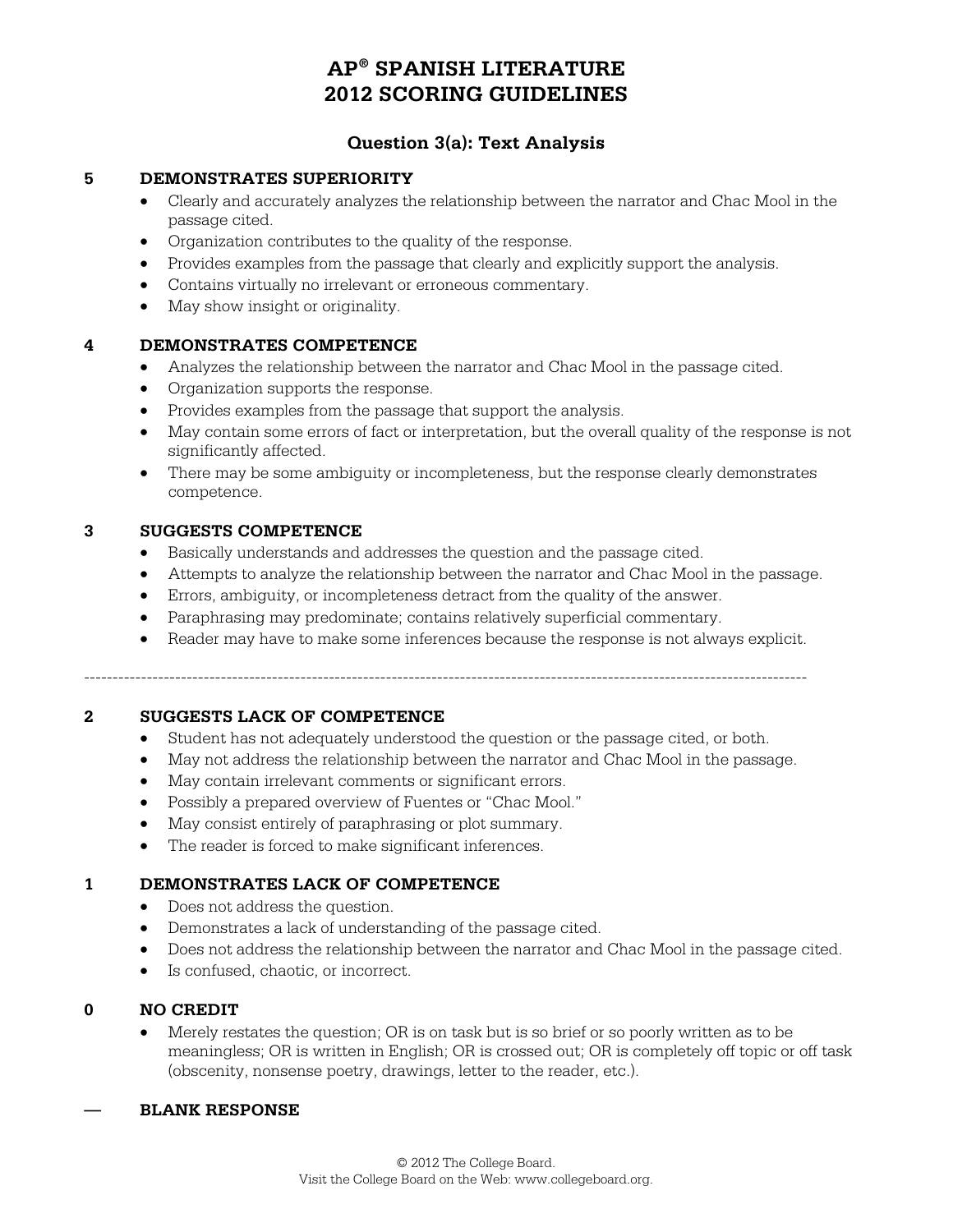# **Question 3(b): Text Analysis**

#### **5 DEMONSTRATES SUPERIORITY**

- Clearly and accurately explains the changes Chac Mool experiences in his process of humanization in the passage cited and in the rest of the story.
- Organization contributes to the quality of the response.
- Provides examples that clearly and explicitly support the explanation.
- Contains virtually no irrelevant or erroneous commentary.
- May show insight or originality.

# **4 DEMONSTRATES COMPETENCE**

- Explains the changes Chac Mool experiences in his process of humanization in the passage cited and in the rest of the story.
- Organization supports the response.
- Provides examples that support the explanation.
- May contain some errors of fact or interpretation, but they do not significantly affect the overall quality of the response.
- There may be some ambiguity or incompleteness, but the response clearly demonstrates competence.

#### **3 SUGGESTS COMPETENCE**

- Student basically understands and addresses the question.
- Attempts to explain the changes Chac Mool experiences in his process of humanization in the passage cited and in the rest of the story.
- Errors, ambiguity, or incompleteness detract from the quality of the answer.
- Paraphrasing or plot summary outweighs commentary.
- Reader may have to make inferences because the response is not always explicit.
- If the student explains the changes in Chac Mool in the passage cited but not in the rest of the story, or vice versa, discussion must be good to merit a 3.

-------------------------------------------------------------------------------------------------------------------------------

### **2 SUGGESTS LACK OF COMPETENCE**

- Student has not adequately understood or addressed the question.
- May not address the changes Chac Mool experiences in his process of humanization in the passage cited and in the rest of the story.
- May contain irrelevant comments or significant errors.
- Possibly a prepared overview of Fuentes or "Chac Mool."
- May consist entirely of paraphrasing or plot summary.
- The reader is forced to make significant inferences.

### **1 DEMONSTRATES LACK OF COMPETENCE**

- Student demonstrates a lack of understanding of the question.
- Demonstrates a lack of understanding of the passage cited or the story.
- May demonstrate unfamiliarity with "Chac Mool."
- Confused, chaotic, or incorrect.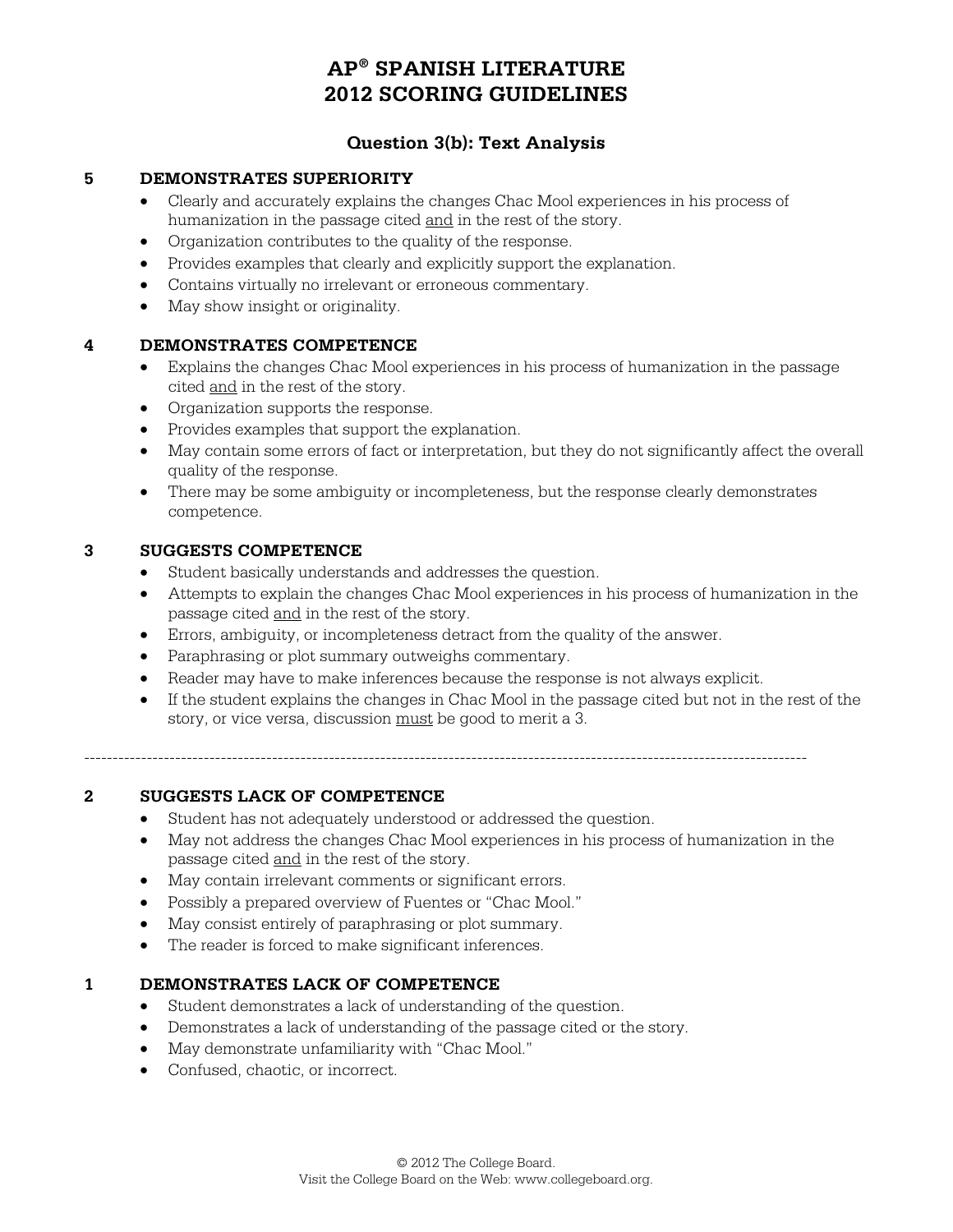# **Question 3(b): Text Analysis (continued)**

### **0 NO CREDIT**

 Merely restates the question; OR is on task but is so brief or so poorly written as to be meaningless; OR is written in English; response is crossed out; OR is completely off topic or off task (obscenity, nonsense poetry, drawings, letter to the reader, etc.).

### **— BLANK RESPONSE**